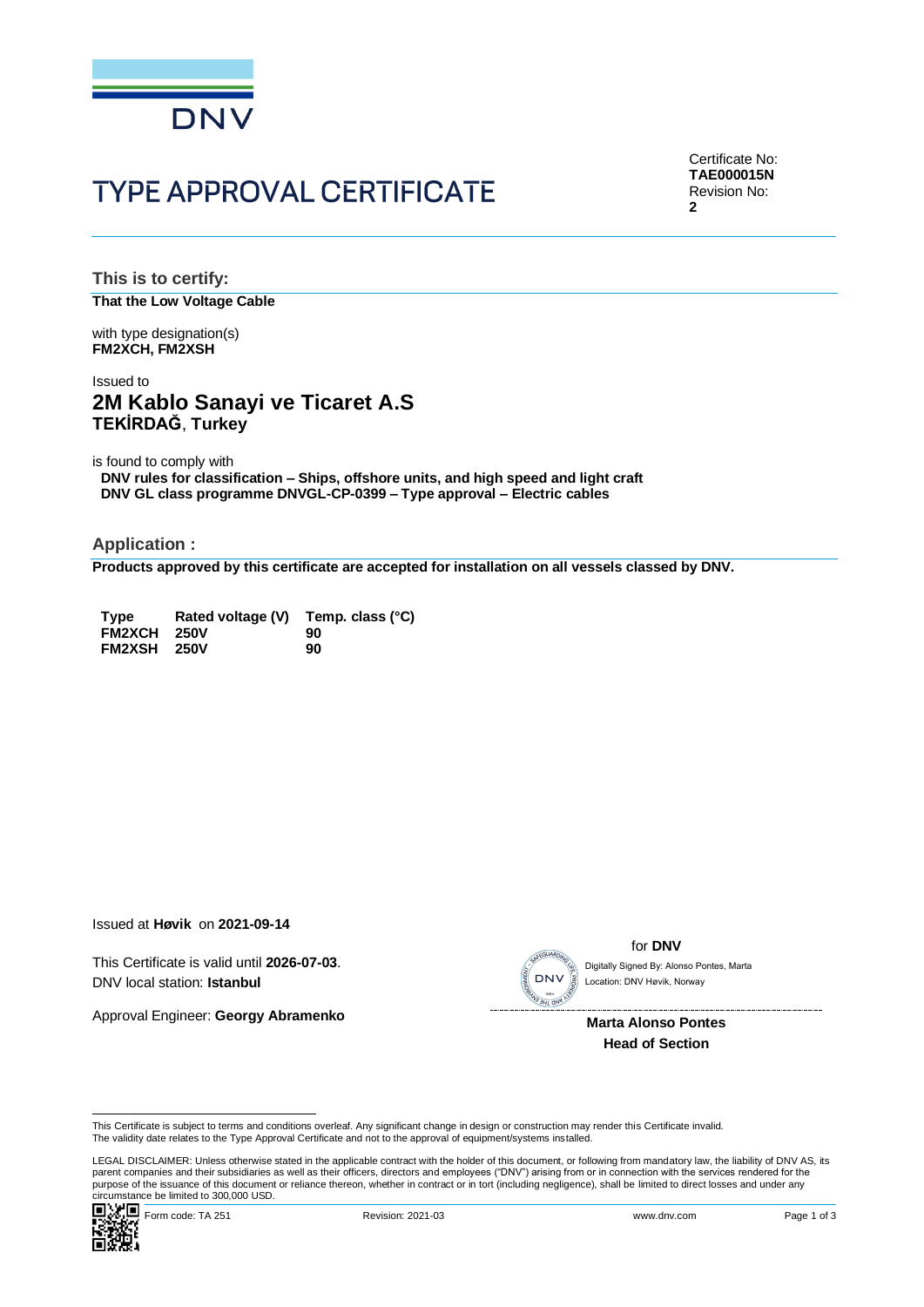

### **Product description**

FM2XCH / FM2XSH 250 V

| Construction:            |                                                                 |
|--------------------------|-----------------------------------------------------------------|
| Conductors:              | Plain annealed stranded copper class 2 or tinned copper class 5 |
| Core insulation:         | XLPF                                                            |
| Lay-Up                   | Pairs/triples/quads are stranded in layers                      |
| Inner sheath/ separator: | Halogen free filler or polyester tape                           |
| Screen/ Armour:          | Copper wire braiding and drain wire                             |
| Outer sheath:            | SHF <sub>1</sub>                                                |
|                          |                                                                 |

|        | No of Elements:                  | Cross sectional area $\lceil mm^2 \rceil$ |
|--------|----------------------------------|-------------------------------------------|
| Pairs  | 1 2 3 4 5 7 10 12 16 19 24 27 37 | 0.5 0.75 1 1.5 2.5                        |
| Triads | 1 2 3 4 5 7 10                   | 0.5 0.75 1 1.5 2.5                        |
| Quads  | 1 2 3 4 5 7                      | $0,5$ 0,75 1 1,5 2,5                      |

### **Application/Limitation**

The requirements of SOLAS Amendments Chapter II-1, Part D, Reg. 45, 5.2 (provision to be taken to limit Fire Propagation along Bunches of Cables or Wires) are fulfilled without any additional measures.

## **Type Approval documentation**<br>Data sheet: 2M Kablo datasheet re

2M Kablo datasheet ref. no. 0157-3-15, date 13.07.2015 Test reports: 2M Kablo test reports, ref. techdocs 24-32, received 03.06.2016, techdoc 19, received 04.09.2019 Statement of design description change dated 24.05.2021

### **Tests carried out**

| <b>Standard</b> | <b>Issued</b> | <b>General description</b>                           | Limitation                  |
|-----------------|---------------|------------------------------------------------------|-----------------------------|
| IEC 60092-350   | 2014-08       | General construction and test methods of power,      |                             |
|                 |               | control and instrumentation cables for shipboard     |                             |
|                 |               | and offshore applications                            |                             |
| IEC 60092-360   | 2014-04       | Electrical installations in ships - Part 360:        |                             |
|                 |               | Insulating and sheathing materials for shipboard     |                             |
|                 |               | and offshore units, power, control, instrumentation  |                             |
|                 |               | and telecommunication cables.                        |                             |
| IEC 60092-376   | 2017-05       | Cables for control and instrumentation circuits      |                             |
|                 |               | 150/250 V (300 V)                                    |                             |
| IEC 60332-3-22  | 2018-07       | Tests on electric and optical fibre cables under     | <b>Bunch test</b>           |
|                 |               | fire conditions - Part 3-22: Test for vertical flame | Category A                  |
|                 |               | spread of vertically-mounted bunched wires or        |                             |
|                 |               | cables - Category A                                  |                             |
| IEC 60332-1-2   | 2006-07       | Tests on electric cables under fire conditions.      |                             |
|                 |               | Test for vertical flame propagation for a single     |                             |
|                 |               | insulated wire or cable.                             |                             |
| IEC 60754-1     | 2011-11       | Test on gases evolved during combustion of           | Low Halogen:                |
|                 |               | materials from cables - Determination of the         | <0,5% Halogen               |
|                 |               | amount of halogen acid gas                           |                             |
| IEC 60754-2     | $2011 - 11$   | Test on gases evolved during combustion of           | Halogen free:               |
|                 |               | materials from cables - Determination of the         | pH > 4,3                    |
|                 |               | degree of acidity of gases evolved during the        | Conductivity $<$ 10 $\mu$ S |
|                 |               | combustion of materials taken from electric cables   |                             |
|                 |               | by measuring pH and conductivity                     |                             |
| IEC 61034-1/2   | 2013-07/09    | Measurement of smoke density of cables               | Low smoke                   |
|                 |               | burning under defined conditions -                   |                             |